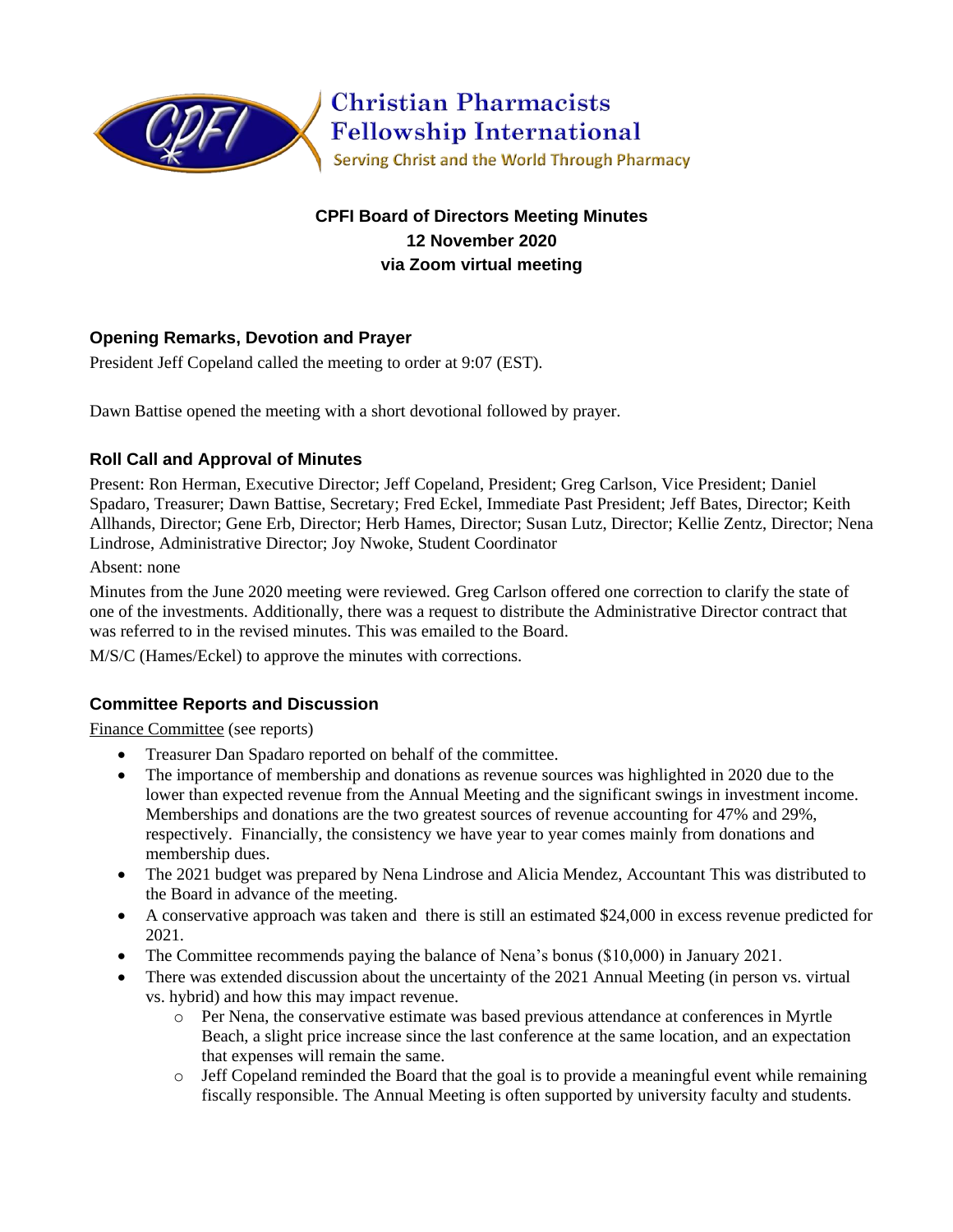As some universities restrict travel this could impact attendance and, as a result, revenue. The possibility of a virtual or hybrid format should be considered.

- o Additionally, changing the format also has significant financial implications because CPFI could still be responsible for cancellation fees to DoubleTree (barring a government travel ban in South Carolina). Some attendees who would attend in person may also elect to not participate in a virtual format.
- o It was determined the budget could be approved prior to final decisions regarding the conference with the understanding the budget may be revised. The Finance Committee will continue to monitor and bring this before the Board, if needed.
- There was discussion regarding the need for short- and long-term disability insurance for Nena Lindrose.
	- o With the move away from CMDA, Nena no longer receives a number of her previous benefits, including some insurance coverage.
	- o Some Board members expressed concern that if there is a catastrophic event and Nena is unable to work, CPFI will not be able to pay her while also paying another individual to fulfill administrative needs.
	- o Nena shared that she does not expect to be paid beyond her regular sick leave if she is to become ill and unable to work.
	- o Ron Herman reminded the Board to be clear about what type of insurance is being investigated. Long-term disability would directly support Nena but would not financially support CPFI. This would not meet the needs that were raised.
	- o M/S/C (Bates/Herman) that a small group should form to investigate potential disability insurance coverage.
- Greg Carlson asked if Directors and Officers (D&O) insurance should be considered.
	- o Gene Erb and Susan Lutz expressed that they have commonly seen this among other organizations for the protection of Board members.
	- o Earlier in 2020, there was discussion of potential legal action towards a student chapter which served as a reminder to some Board members that this may be an increasing concern in the future.
	- o While First Liberty Institute has offered to represent CPFI pro-bono in issues related to defending religious liberty, Board members currently have no coverage. Although we operate by faith, it may also be wise to consider this insurance much as we would consider medical or other insurance.
	- o M/S/C (Carlson/Lutz) to form a small group who will investigate such insurance and report back to the Board. Gene Erb volunteered to help with this inquiry.
- The proposed budget includes projected revenue from membership. The growth estimates are based on previous budgets; however, there is concern that may overestimate actual revenue given the trend in membership numbers.
	- o Nena indicated that the numbers shared by Rob Herman may be inaccurate due to the way data is collected in MemberClicks. Her records indicate significantly more new member packets have been sent to students than what is reported by MemberClicks.
	- o It was noted that the Membership Committee was bringing a proposal to consider hiring an intern to specifically target membership growth. Salary for this position would impact the budget. However, further discussion of Membership was held in anticipation of a complete report later in the meeting.
- Greg Carlson and Gene Erb suggest it is time to consider an official audit of the books.
	- o It was made clear that there is no concern about errors. Instead this is common practice for 501(c)3 organizations and can provide legal protection.
	- o No one on the call knew when the last audit was completed. Some recalled previous discussion of an audit; however, no action was taken at the time due to cost.
	- $\circ$  Although some 501(c)3 organizations require an annual audit, CPFI is not under such a requirement based on comments from the CPA who completes the 990 forms.
	- o Monthly financial reports are sent to the BOD to maintain transparency.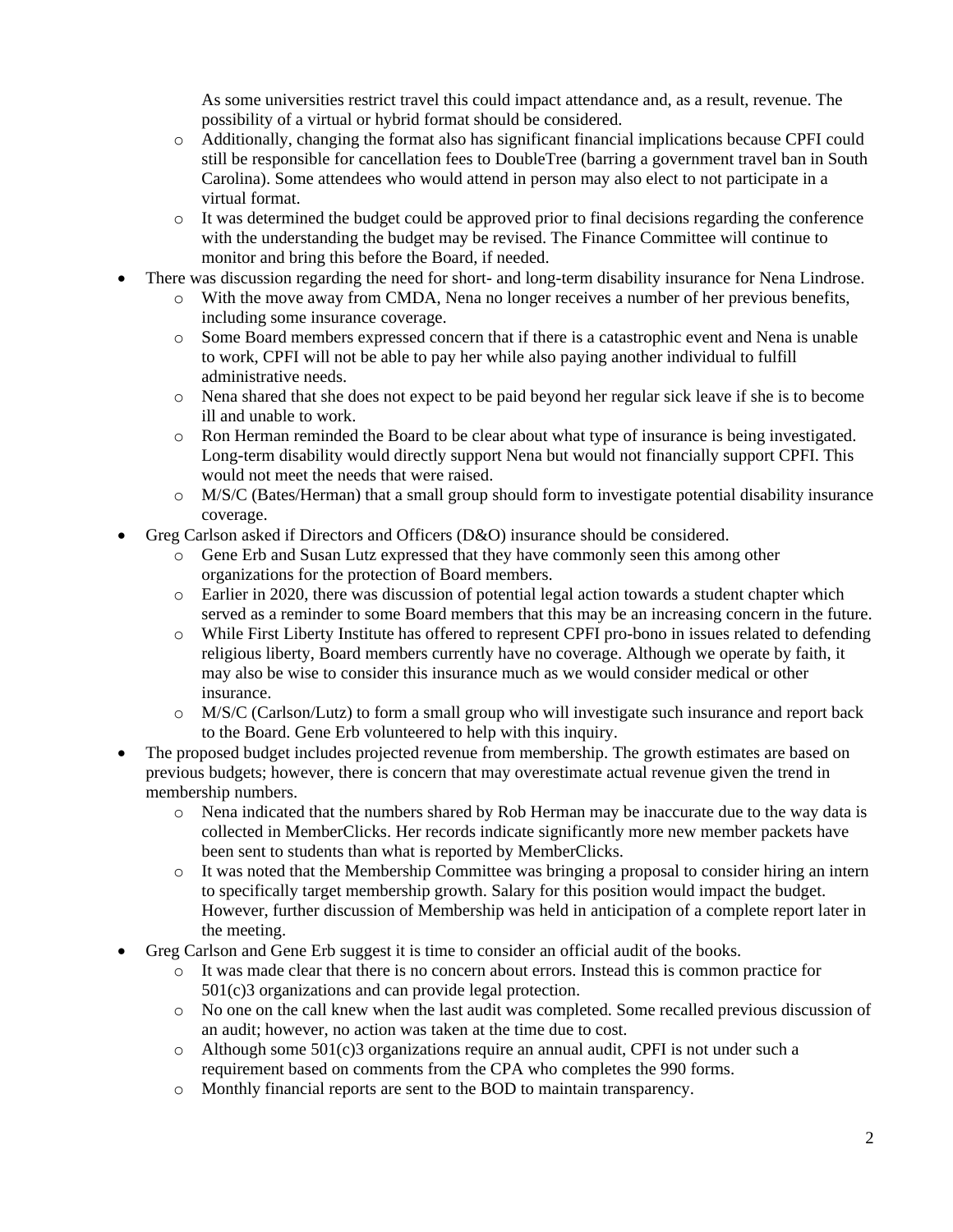- $\circ$  There was discussion about the current accountant providing a signed, formal statement in place of an audit. However, this could be perceived as a potential conflict of interest.
- o M/S/C (Bates/Erb) that a small team will find an organization to conduct an audit in the 2021 fiscal year and every 3 years thereafter.
- Susan Lutz asked for clarification regarding the Silent Auction funds. The proposed budget indicates funds will go to the Congo and the Hands and Feet Grant; however, that has not been confirmed for 2021. Nena informed the Board that if funds are not directed to the Congo they will instead roll into the Hands and Feet Grant.
- M (Hames)/S/C to approve the proposed budget. As noted above, the Finance Committee will monitor and, if needed, bring proposed revisions to the Board.

#### National Student Council (NSC) Update:

- Joy Nwoke, Student Coordinator, reported on student activities.
- Monthly Zoom calls began September 2021 to engage students nationwide. Students have joined from GA, OH, FL, NC, OK, and other states. Activities to date included a Bible "Kahoot" game and time of prayer. Upcoming events include a Bible study (November), Bible trivia event (spring 2021), and pharmacist panel (spring 2021).
- The mentorship program is active. 48 students have been matched to a pharmacist mentor based on location (pairs are within 2 hours drive) and pharmacy interest. A survey will be distributed in April 2021 to evaluate the program. There is hope this may increase the conversion from student to professional members.
- The online prayer forum is less active but available. Joy plans to communicate with the NSC publicist to draw more attention to this.
- Some regional directors have not received information with sufficient advance notice so student leaders are working to improve this.
- Every NSC officer was asked to create 2020-2021 goals with a timeline for implementation. Joy is following up with officers to provide accountability, encouragement, and support.
- Operation Christmas Child box collection is ongoing.
- The Hands and Feet Grant application closed Friday, November 6.
- President Jeff Copeland noted the possibility of having a BOD member "adopt" one of the nine student regions to interact. Joy agrees this may be of interest and a way to adapt to changing student needs. She will take this to the NSC leadership to further assess feasibility and interest. Several Board members expressed willingness to participate. If a member can't assume full responsibility for one region there may be an option to work jointly with another Board member. The invitation to "adopt" a region may be opened to other professional members beyond the Board. Activities could be created once and replicated across regions to reduce workload. There were sufficient Board members who indicated a willingness to serve to move forward with the discussion.

# **Break** (10 minutes)

Following a brief break, Kellie Zentz offered a prayer prior to continuation of discussions.

# **Committee Reports and Discussion**

Annual Meeting Committee (see report)

- Co-chair Keith Allhands reported for the committee. He began by expressing thanks to Jeff Bates, Nena Lindrose and others who have contributed to developing the Annual Meeting.
- Future meetings are scheduled as follows:
	- o May 26 30, 2021 at DoubleTree Resort in Myrtle Beach, NC
	- o June 1 5, 2022 at Bonclarken Conference Center in Flat Rock, NC
	- o May 24 28, 2023 at Lake Junaluska Conference Center in Lake Junaluska, NC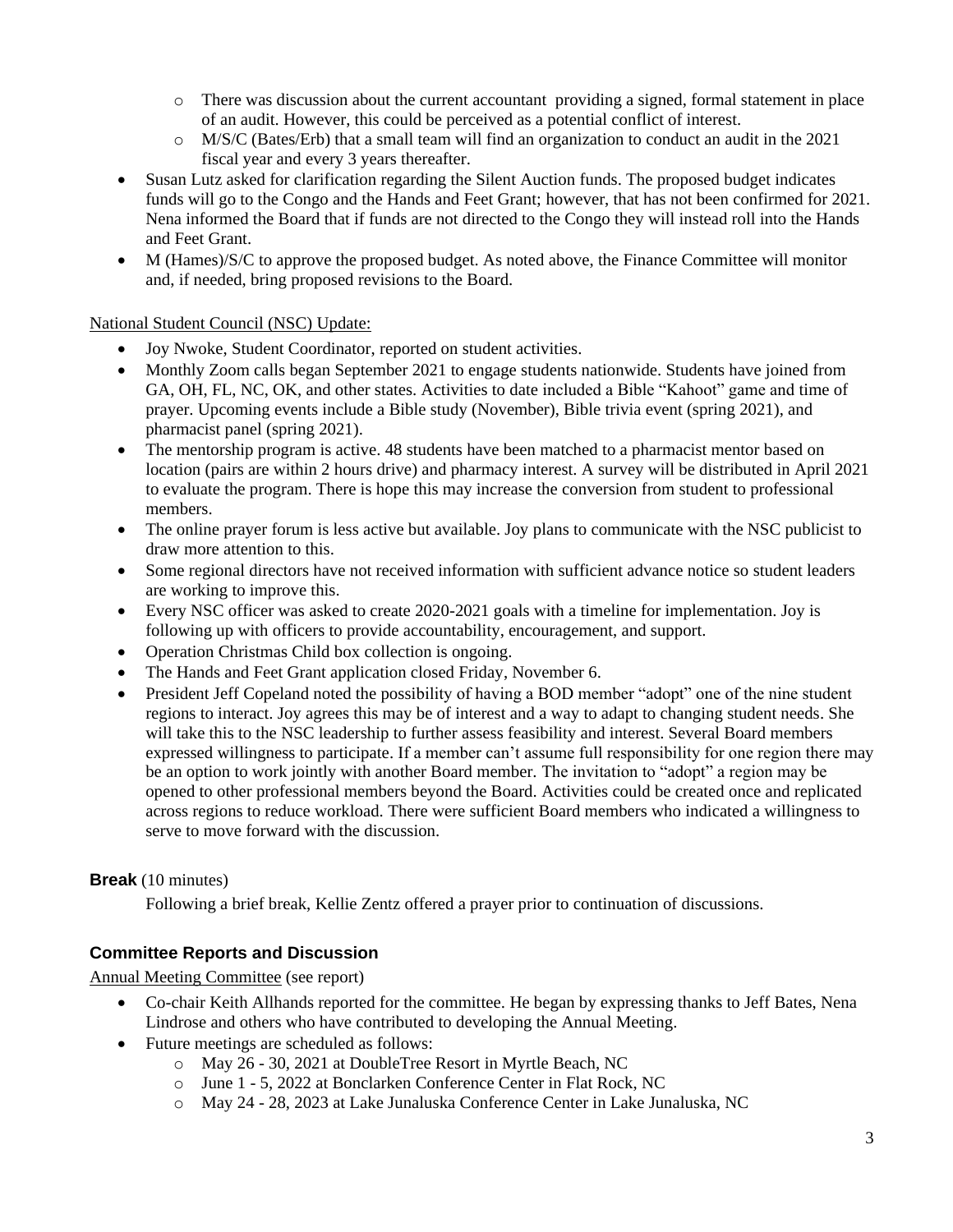- Lake Junaluska Conference Center has a generous cancellation policy compared to many locations, especially as compared to the DoubleTree.
	- $\circ$  If cancelled more than 12 months prior to the scheduled event there is no expense. Within 12 months of the event, a cancellation fee is incurred.. There is a force majeure clause and it was indicated that the pandemic is included under that clause.
- Additionally, Bonclarken offers the most reasonable overall cost. There is no charge for meeting rooms or A/V equipment. CPFI pays a minimal fee to hire someone for A/V support.
- Lake Junaluska Conference Center is a new venue. Nena and Herb negotiated with the site so that there is no charge for meeting rooms and the A/V costs were reduced.
- A location near the Creation Museum and Ark was considered but there was insufficient space. Only 45 rooms were available for lodging.
- Glen Eyrie (Colorado Springs, CO) and Doubletree Resort (Myrtle Beach, SC) were also considered for later dates but neither was financially viable.
- M/S/C (Hames/Herman) to approve the meeting locations for 2022 and 2023.
- Susan Lutz reported on the Silent Auction.
	- o She has not yet started planning and promotion because there is uncertainty about whether the Annual Meeting will be in person or fully online. Several Board members expressed agreement with this plan. Hosting the auction online would be challenging at a national level due to shipping costs and logistics.
	- o Ron Herman suggested that student posters created as a result of Hands and Feet Grant be displayed by the auction items so that bidders can see the impact of their giving. Various suggestions were offered in regards to the logistics: a PowerPoint scrolling on screens before and between sessions, scrolling on a video screen by the auction items, and/or have print copies of posters.
	- o Nena noted that in 2020 a significant amount of money was raised for the Hands and Feet Grant, despite not having the Silent Auction, thanks in part to two generous matching donors and others who donated.
	- o Susan encouraged the Board to also consider alternatives fundraisers.
		- One possibility is a virtual gala where student project updates could be shared to inspire donations
		- Greg Carlson raised the possibility of a virtual concert (for example, Jeff Bates and the other musicians who often share their talent at the Annual Meeting) to raise funds. Jeff Bates suggested it could be turned into a talent competition between students.
- Joy Nwoke shared the promotion video for the 2021 Annual Meeting.

#### Education Affairs Committee (see report)

- Chair Jeff Bates reported on behalf of the committee.
- Overall the 2020 Annual Meeting went well and this may serve as a launching pad for future opportunities.
- Previously, the potential for a mid-year virtual conference was raised. Many speakers are available and willing. The bigger challenge is securing enough manpower to successfully plan such a meeting. At this time, there will not be an early 2021 midyear conference but this may be revisited in the future.
- In regards to the 2021 Annual Meeting, employer travel restrictions may be a barrier for speakers, especially for many faculty members who volunteer. One option is to have a few speakers who present remotely to those at the in-person meeting but this should be limited.
- There have already been three versions of the speaker line-up for 2021 and continued changes are expected. However, God has blessed CPFI with talented Christian speakers. Historically, BOD members have served as "back up" speakers in case of last-minute gaps (ie: if a speaker was unexpectedly unable to attend). This year several BOD members are on the regular schedule so they will not be available as "backups". Based on the current schedule, there will be 12+ hours of CE available through Campbell University.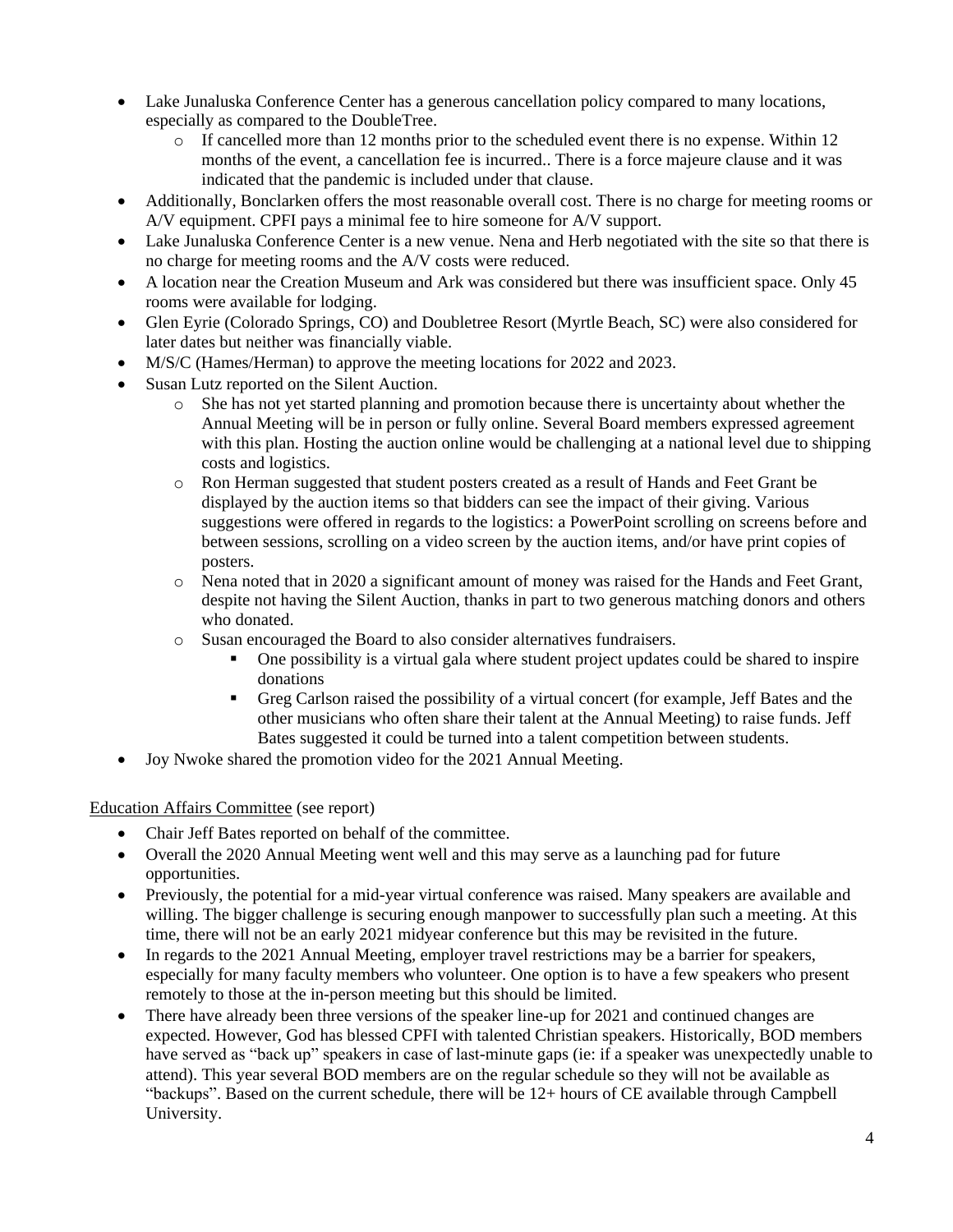- Musicians and devotional speakers are coming together.
- Fred Eckel raised concerns that the 2021 Annual Meeting will not be in person and that speakers may have to pull out due to travel restrictions and/or health concerns.
	- o Jeff Copeland noted that AACP school of pharmacy accreditation site visits will be virtual through spring 2021 which is a major issue for academia and makes a significant statement to the schools of pharmacy. Travel restrictions may be continued/implemented by schools.
	- o Kellie Zentz echoed Fred's concerns that there are members who may want to attend in person but who will not be allowed to by employers. She and her husband expect to be in this position due to military travel restrictions.
- Jeff Bates has not received direction from the Board to definitely plan a virtual meeting but he is gathering ideas. Last year served as a lesson that a virtual conference will require much more support. He has already started recruiting students with technology skills. If doing a hybrid conference, there will be different speakers for in person vs. virtual attendees. To broadcast the live conference in real-time will have a significant expense and workload and it does not appear feasible at this time.
- Logistically, to shift to a hybrid model will likely need to be decided by February or March 1, 2021. Jeff Bates suggests keeping an online format within the already scheduled timeframe although there is an option to offer the CE over multiple weeks.
- It was noted that waiting to make the decision about the format will make promotion very difficult.
- Nena Lindrose commented that there will likely be two schools of thought among the membership in regards to hosting an in person vs. virtual meeting. She has concerns that shifting from an in person to online format at a later date will not be well received by some members. There are also major financial implications (if it is cancelled or if members do not attend in person). If cancelled, CPFI is financially responsible for the following amounts:
	- o Total anticipated revenue for the event for DoubleTree is \$53,713
	- o Date of signing and 180 days before arrival (approximately mid-November): 65% of total anticipated revenue (almost \$35,000)
	- $\circ$  179 days prior up to the date of arrival: 80% of anticipated revenue (\$42,970)
	- o She has spoken with DoubleTree and the representative seemed unwilling or unable to make any exceptions.
	- o Additionally, the hotel room block is only available to members until mid-April.
- Jeff Copeland feels that during promotion there should be a disclaimer that the format may change. The health of the members is more important than the financial loss. Preparing for an online format would be wise based on currently available information.
- Gene Erb raised the point that even those individuals who are comfortable being in public (church, restaurants, etc) may not be comfortable sitting in a large group conference with other people who have travelled from other states.
- Susan Lutz shared hope that members will be understanding that there may be changes since this has become the norm due to COVID-19.
- Jeff Bates asks if there is a potential compromise to wait to promote the event until February 1, or even March 1. Alternatively, a "save the date" could go out that indicates the format is TBD. Another option to delay registration until February 1 was offered.
	- o Nena reminded the Board that some promotion materials have already gone out. Postcards have already been designed, but not yet printed..
- M/S/F (Bates/Carlson) to delay promotion until February 1 (Bates/Carlson)
	- o Board members raised the following concerns in regards to delaying promotion:
		- Some promotion materials have already gone out. Other promotion materials (ie: postcards) have ben designed..
		- Ron Herman reminded the Board that some individuals may need additional time for planning and it is not in their best interest to delay. It would be preferable to promote the conference now but making it clear that the format may have to change.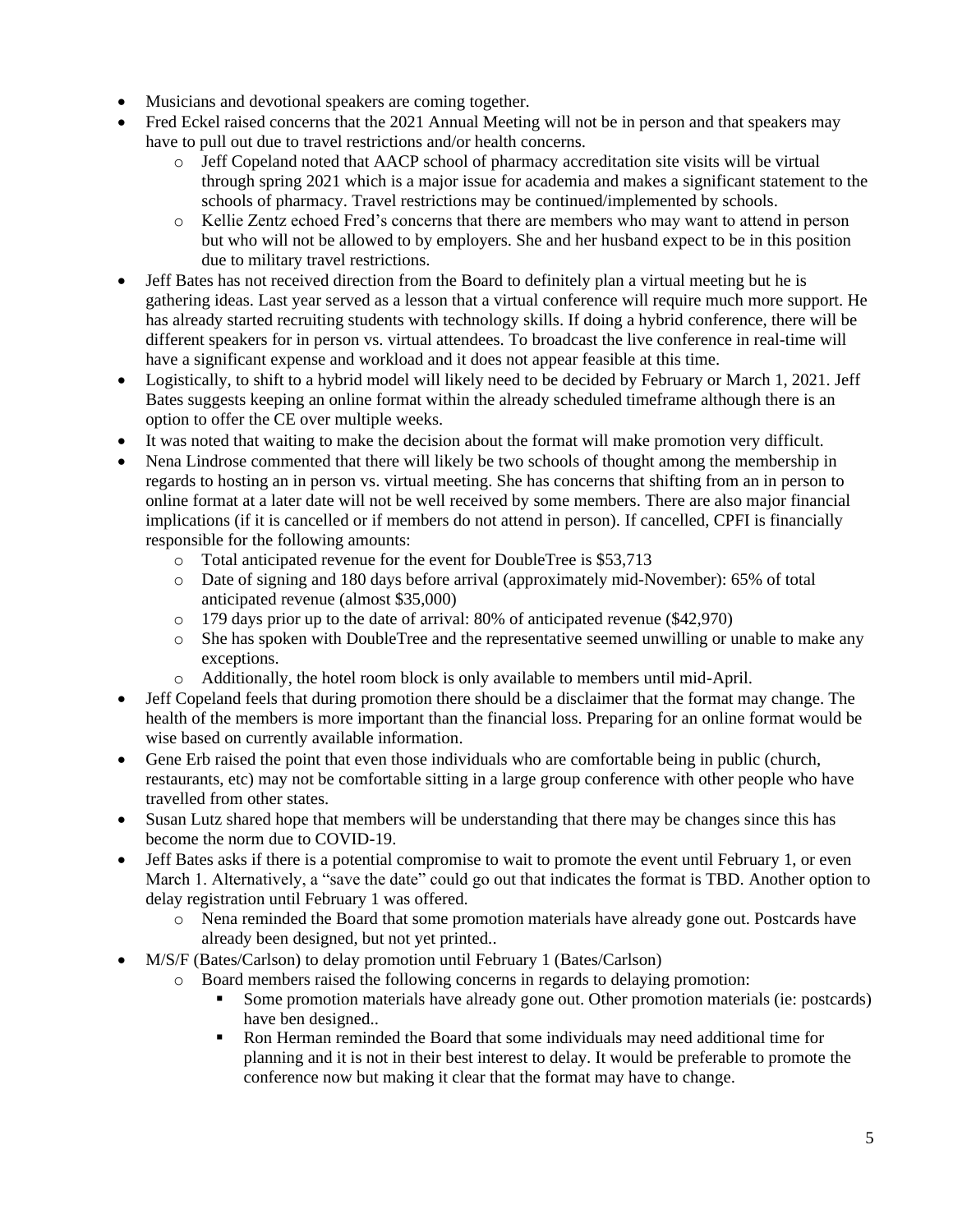- Fred Eckel recommends setting a final date for a decision based on what the input from the Education Committee in order to give the Committee sufficient time to pivot the format.
- Gene Erb asked how food will be served since it is typically a buffet, and asked if we have any legal counsel to evaluate CPFI's responsibility to the hotel contract.
	- o Currently there is no legal counsel but two potential individuals were discussed. The individual would ideally have specialized knowledge of contract and hospitality law. The contract was created by Hilton legal counsel.
	- o Food has not been discussed but the conversation was several months ago. Nena can ask for an update.

Gene Erb offered a prayer prior to the lunch break.

# **Lunch Break** (30 minutes)

Following a lunch break, Dan Spadaro offered a prayer prior to continuation of discussions.

## **Committee Reports and Discussion:**

Annual Meeting and Education Committees (continued discussion)

- Jeff Copeland suggested discussing the following options with DoubleTree:
	- o If the event is cancelled could the fees be applied to a future meeting (ie: 2024)?
	- o Could the date be shifted later in 2021 (October/November/December) without a penalty?
	- o Clarify the exact date for 180 days prior to the event.
	- o If the conference was not officially cancelled with DoubleTree but moved to an online format, could members still use the hotel rooms to reduce the amount of money that is lost? Based on Nena and Herb's understanding this is not possible because of the contract obligations to hotel rooms and food.
- BOD members expressed mixed views on the likelihood to attend an in-person conference but approximately  $50^{+}\%$  are currently unlikely to attend.
- It was noted that students may not be able to travel and they may not have typical school financial support.
- Since the motion to delay promotion to February 1 did not pass alternatives were discussed:
	- o Have further discussions with DoubleTree and potentially have legal counsel review the contract.
	- o Increase the registration fee for a virtual event to increase the potential profit and offset some of the loss from cancelling with DoubleTree.
	- o Based on the very positive 2020 response to the call for donation for Hands and Feet Grants, consider requesting support from members.
	- $\circ$  If moving to an online format, research the possibility of having live online sessions. Seek support from universities who have streaming capabilities. These could also be provided as ondemand recordings (but not for live CE credit). Campbell was willing to do this in 2020. This would also increase value to members and justify a higher registration fee.
	- o If CPFI charges \$200 for pharmacist registration and has 250 registrants (an ambitious goal) that would replace the \$50K lost to DoubleTree. There would still be an overall loss but it would be less significant. Also, it would be difficult to charge a higher price for students.
		- 2020 registration fees:
			- \$50/\$70 for members and nonmember pharmacists
			- \$10/\$20 for member/nonmember students.
- There were 135 pharmacist and student attendees in 2020. Usual attendance is ~175 individuals; however, this also includes family members.
- Nena offered to arrange a meeting with DoubleTree and invited BOD members can attend. Gene, Herb and Keith plan to join the call.
- Gene will reach out to a legal contact for an initial opinion on the contract.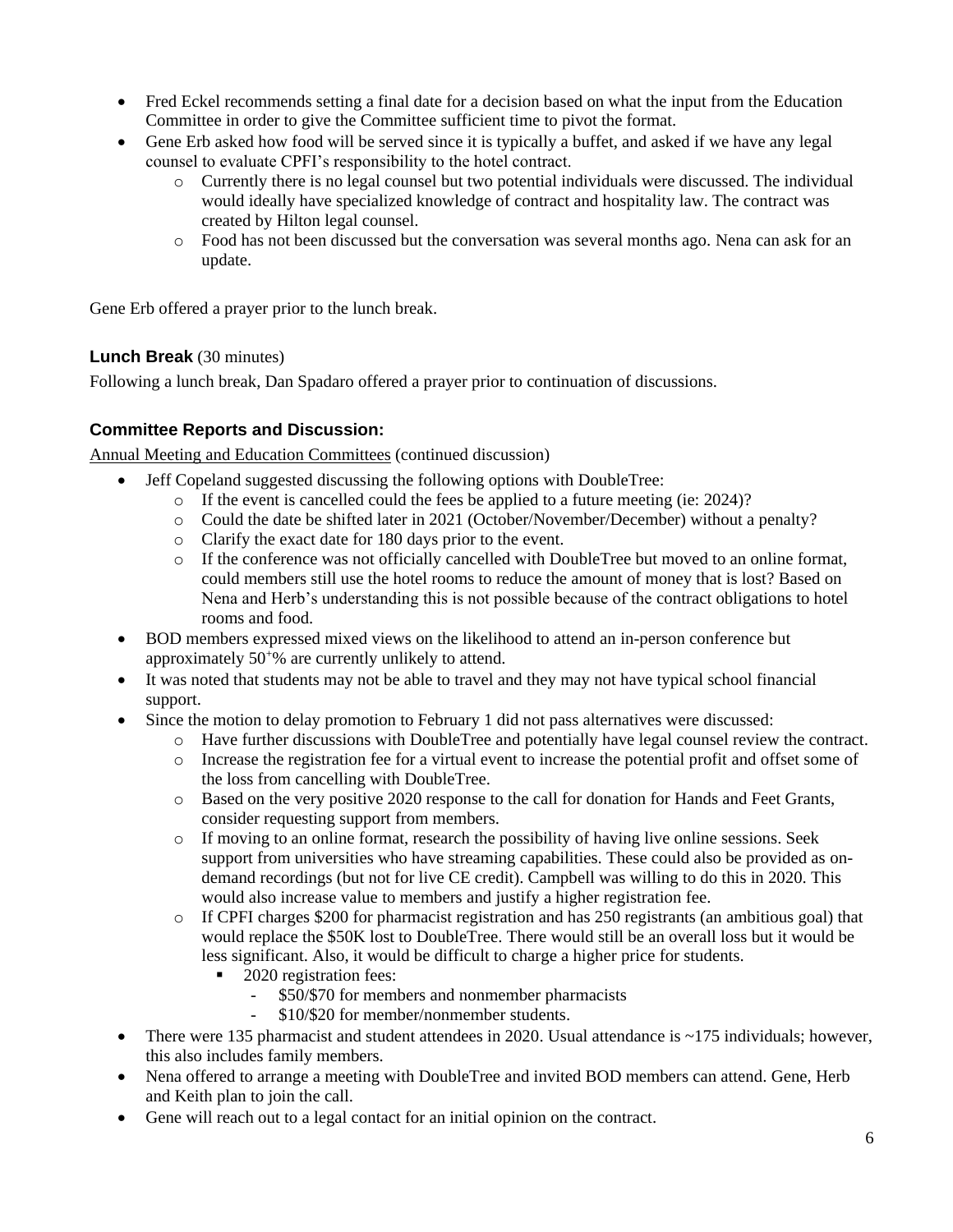Membership Committee (see report)

- Chair Greg Carlson reported on behalf of the committee
- Phone calls to lapsed members have continued. Greg expressed appreciation to Board members who assisted with calls. Many calls go to voicemail in which case a message is left for the member. Other phone number contacts are out of date. The results of 2020 phone calls are as follows:
	- o April May 2020: BOD members called 54 lapsed members resulting in 11 commitments to renew (20%)
	- o August 7, 2020: Nena called 27 lapsed members resulting in 12 commitments to renew (44%). Nena's personal connection to members is likely helpful.
	- o June July 2020: Greg called 14 lapsed members resulting in 2 commitments to renew (14%). One lapsed member sent his renewal the week of October 19, 2020.
- 10 year membership trends are available to the Board in the committee report.
	- o October 2012 to June 2020: 34% decrease in active pharmacist membership and 40% decrease in student membership; overall 38% decrease
	- o In the last three years (up to June 2020): 38% decrease in active pharmacist membership and 11% *increase* in student membership; overall 14% decrease
- Nena updated the Board that there are currently 340 pharmacist members. This increased from 284 in June 2020.
- Greg informed the Board that in 2002 there were 1,020 members (few, if any of these members were students). Students first appear on reports in 2009 with 296 student members at that time.
- Gene determined there are approximately 10,000 pharmacists in VA, and 200,000 pharmacists nationwide. The declining membership trends are disturbing.
- Greg offered multiple avenues to address membership concerns:
	- o When conferences return to in-person formats, increase CPFI presence through exhibits and/or prayer breakfasts. Although ASHP is an expensive meeting to participate in it can be useful.
	- o Consider a CPFI podcast or blog
	- o Consider releasing a monthly CE session recorded from the annual meeting or offer a live or ondemand monthly CE via Zoom.
	- o Consider a discount coupon for those who attend a GMHC or other exhibit (although our membership fees are already very low).
	- o Look into possibility of an app in addition to the website.
	- o Consider an intern on part-time or full-time basis to focus on membership. While there is benefit from calling lapsed members it is reliant on volunteers and volunteer availability may not be the most timely for the organization. Having a salaried individual will allow the individual to focus on increasing numbers. The individual should produce sufficient results to cover his/her income and be offered the potential for bonus based on performance.
- Prior to last meeting, Nena sent 1400 emails to lapsed members but we do not have results today.
- Susan Smith is a membership committee member from the organization at large. After reviewing the report, she agreed that the trends are disturbing and made the following observations:
	- o CPFI does not have an active social media presence. It appears the Facebook page has not been updated since prior to the 2020 Annual Conference. This may lead individuals to believe the organization is inactive, or might lead some to perceive a lack of relevance.
	- o She suggests that it may be useful to have weekly social media activity. Posts could include Bible verses, short devotionals, updates on events like Global Health Missions Conferences, Thanksgiving well wishes and pictures.
- Nena reminded the Board that twice monthly emails go out. Several members agree that it may be useful to continue emails while also sharing the information on social media.
- Nena cautioned that fundraiser information cannot be shared on social media due to IRS regulations. Jeff Copeland asked Nena to find the specific regulation so it can be reviewed.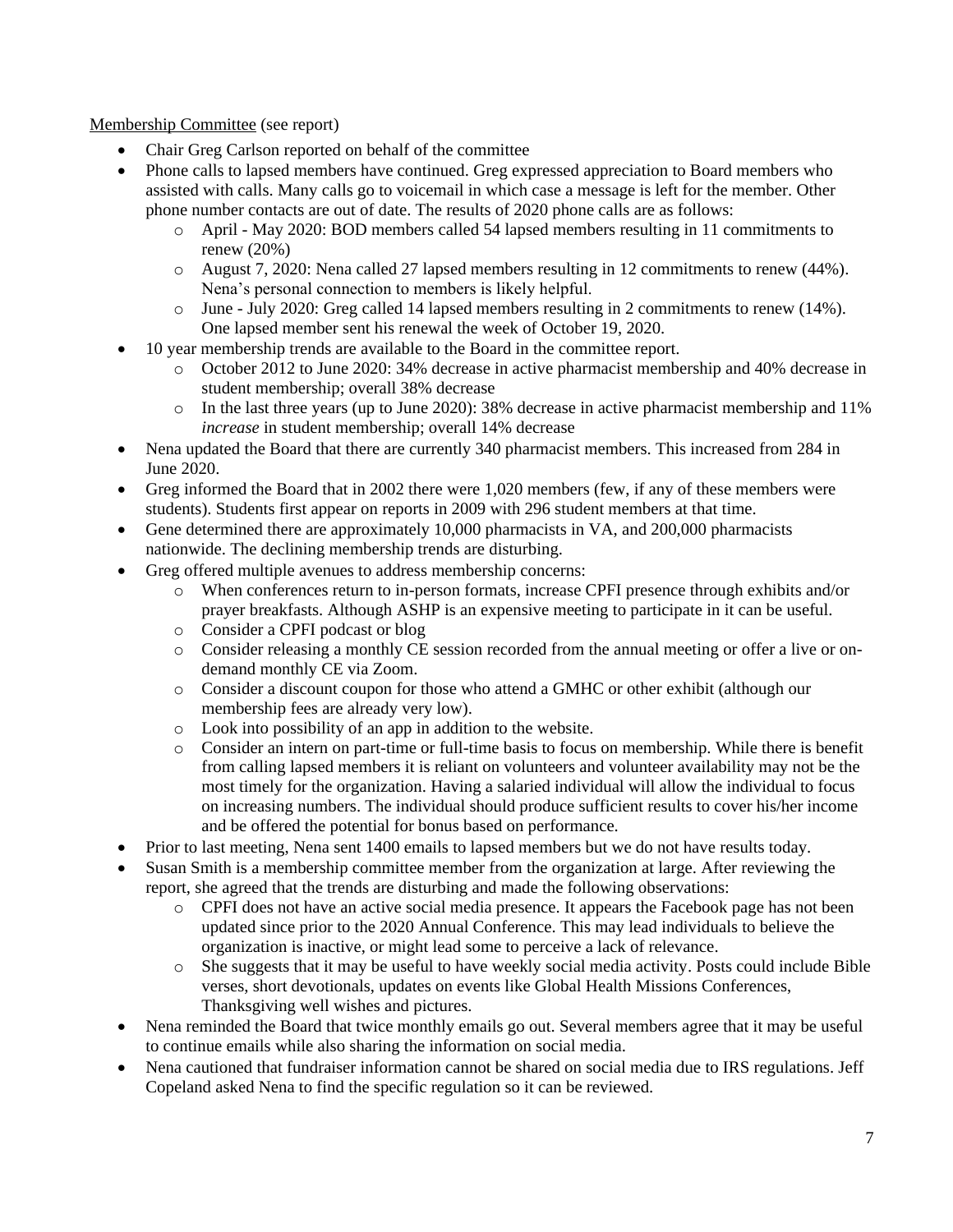- Greg asked the Board to consider factors that may be contributing to declining membership (less BOD) members calling lapsed members, issues with MemberClicks creating barriers to renewals, and poor conversion from student to professional membership).
- Revenue primarily depends on membership and donations (which ties back to membership). Although there would be a cost associated with hiring an intern this could be worth the potential long-term positive financial impact.
- Jeff Copeland shared that pharmacy organization membership is decreasing nationwide for various organizations; however, members agree that action needs to be taken to increase membership and to increase conversion from student to professional membership.
- Specific action steps were determined in response to the discussion:
	- o Kellie volunteered to regularly update the Facebook page.
		- There are currently  $\sim$ 2,000 followers so this can have significant reach. It is believed Jessica Langdon is one of the current Facebook administrators so Kellie will reach out to request admin permissions.
		- **The CPFI NSC Facebook page is very active. Consider using some of their content on the** CPFI page.
	- o Greg suggested exploring the social media site, Parler, due to concerns that Christian content may eventually be banned on other outlets.
	- $\circ$  Jeff Copeland asked the membership committee, in collaboration with Nena, to draft a job description for an intern (qualifications, expectations, etc) and consider how best to advertise the position.
		- One qualification will be professional or student membership.
		- The job description can include social media and calling members; however, calling members will increase the weekly time commitment.
		- Ron notes that the individual will need to be supervised but this can be done remotely by Nena. Ron also suggested targeting a new graduate. Gene agreed that a professional member may be more committed than a student. However, Jeff Copeland recommends considering a student for one year as a pilot and then expanding or enhancing the position, as appropriate.
		- Greg recommends providing a cell phone for the individual so that the caller ID will indicate the call is from CPFI in order to hopefully increase the likelihood of a live conversation. However, Nena informed the Board that when she calls members from the Bristol office it appears as CMDA. Changing this would require a new phone number and, as a result, updating all online and print materials.
	- o Jeff Copeland shared a new idea to offer a free one-year membership to new graduates. However, to receive the benefit they must actively accept the email invitation
		- **•** Jeff believes that the overall cost of this would be fairly low but may provide more longterm benefit.
		- Kellie recommends that updating personal information can be a requirement. Some students may not be receiving after graduation if their membership is linked to a student email that may be deactivated at graduation.
		- Gene recommends this also be turned over to the membership further develop the idea into an actionable plan.

Prayer Committee (see report)

- Chair Fred Eckel reported on behalf of the committee. A small group have committed to daily prayer that follows a 7-day prayer guide that Fred developed.
- Additionally, a time of prayer continues to be open to all members on the first Sunday of each month.